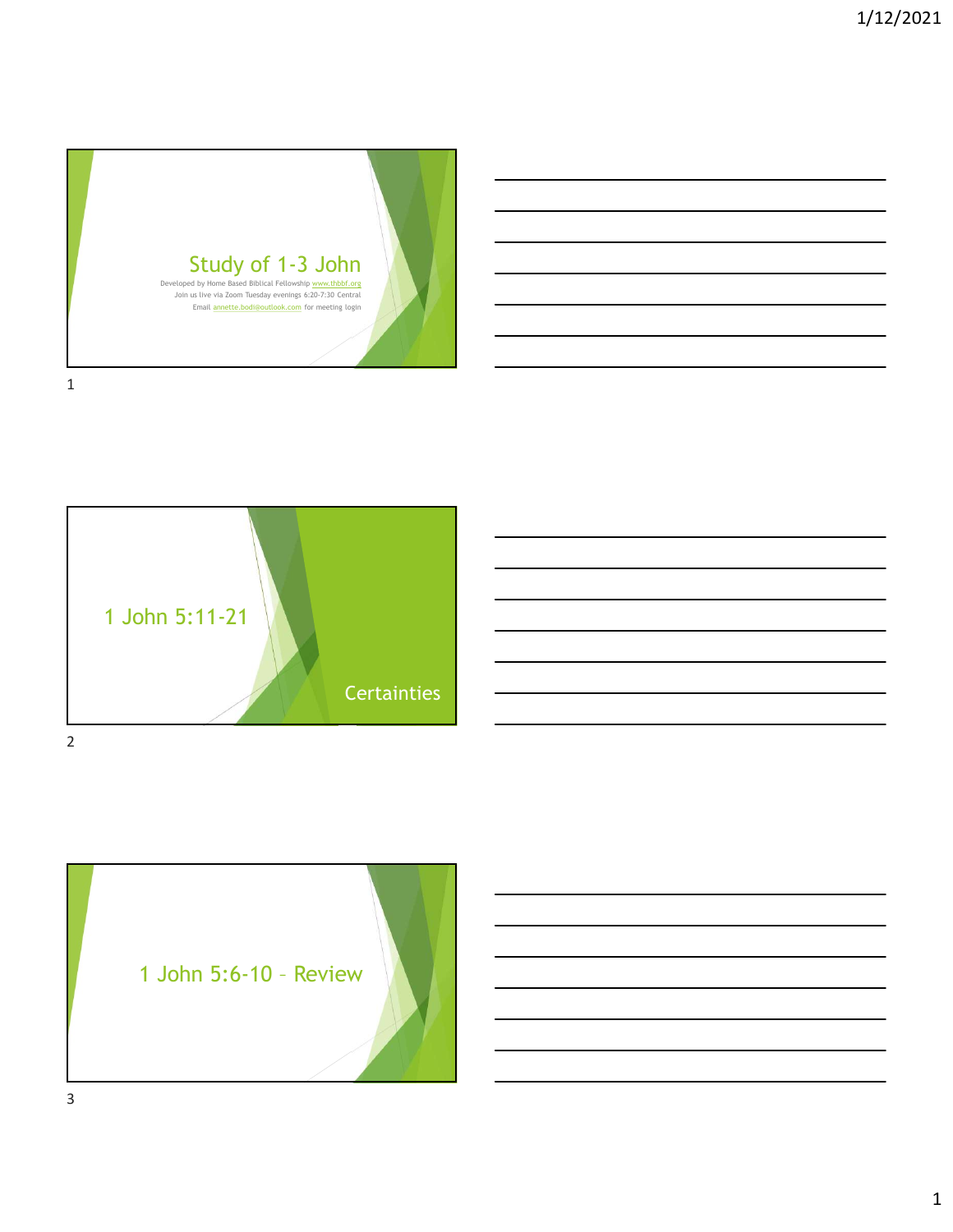1 John 5:11-13 And this is the testimony: that God has given us eternal life, and this life is in His Son. He who has the Son has life; he who does not have the Son of God does not have life. These things I have written to you who believe in the name of the Son of God, that you may know that you have eternal life, and that you may continue to believe in the name of the Son of God.

4



1 John 5:14-17 Now this is the confidence that we have in Him, that if we ask anything according to His will, He hears us. And if we know that He hears us, whatever we ask, we know that we have the<br>petitions that we have asked of Him. If anyone sees his brother sinning a sin which does not lead to death, he will ask, and He will give him life for those who commit sin not leading to death. There is sin leading to death. I do not say that he should pray about that. All unrighteousness is sin, and there is sin not leading to death.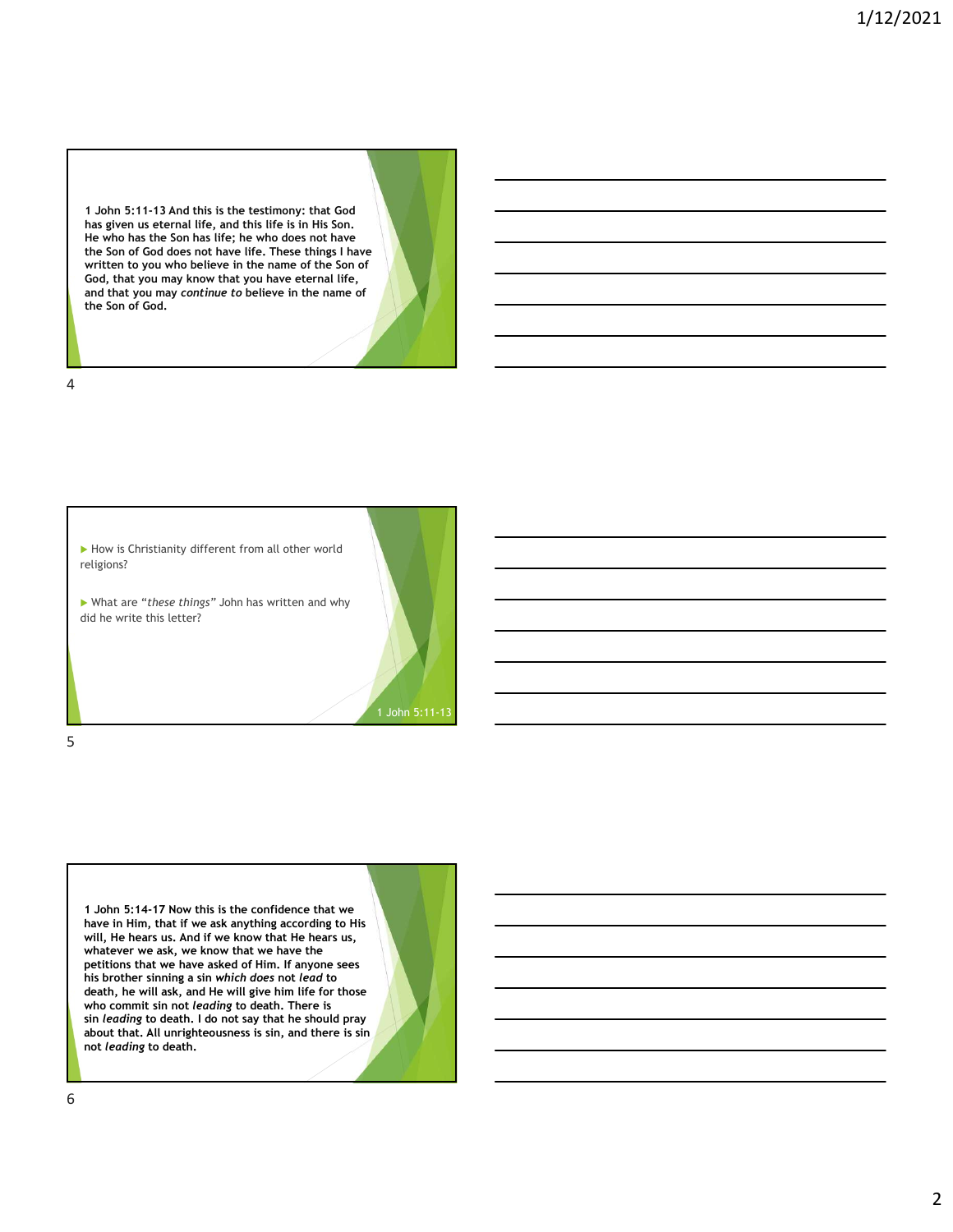![](_page_2_Figure_1.jpeg)

1 John 5:18-21 We know that whoever is born of God does not sin; but he who has been born of God keeps himself, and the wicked one does not touch him. We know that we are of God, and the whole world that the Son of God has come and has given us an understanding, that we may know Him who is true; and we are in Him who is true, in His Son Jesus Christ. This is the true God and eternal life. Little children, keep yourselves from idols. Amen.

8 and 2010 and 2010 and 2010 and 2010 and 2010 and 2010 and 2010 and 2010 and 2010 and 2010 and 2010 and 2010

![](_page_2_Figure_5.jpeg)